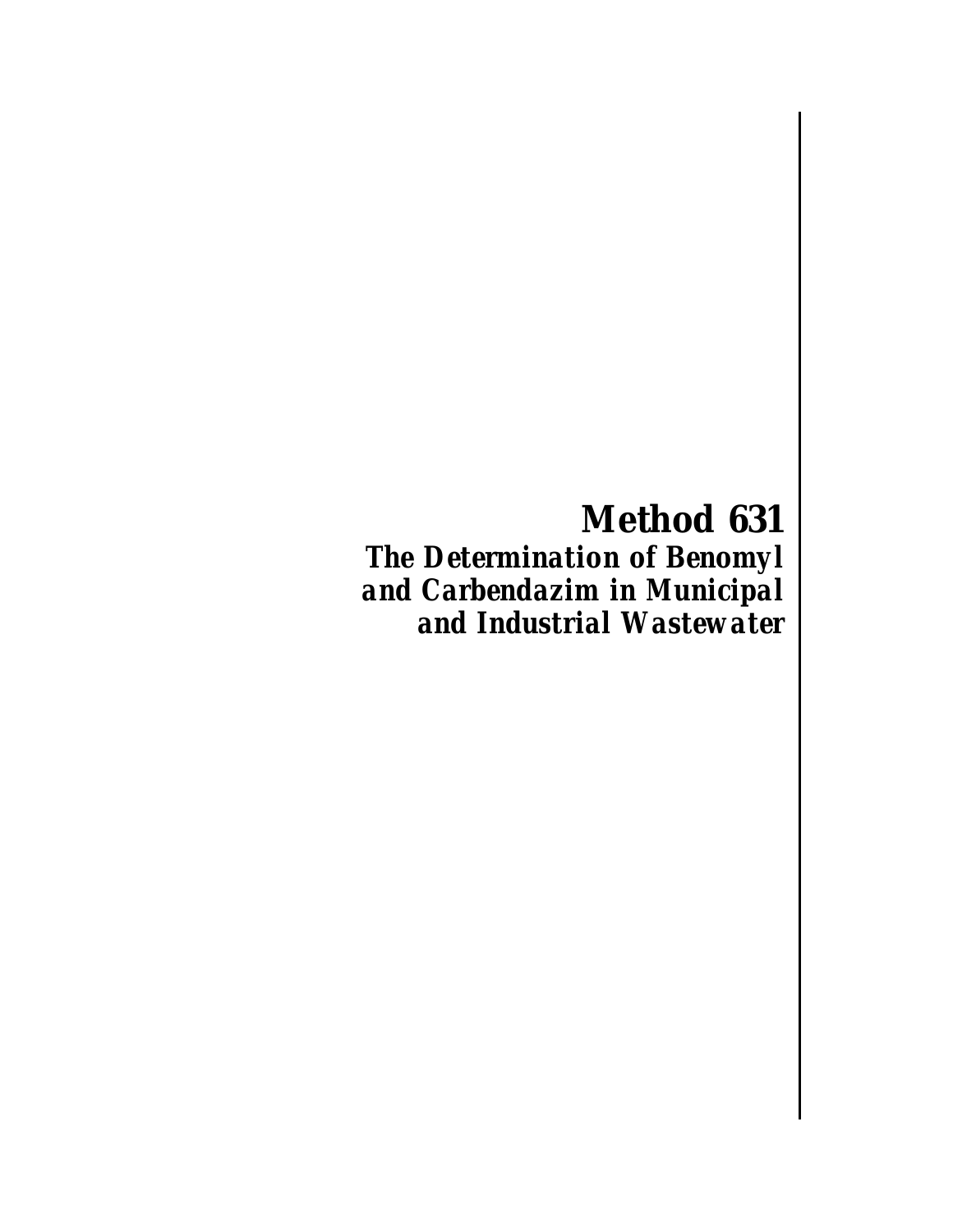# **Method 631** *The Determination of Benomyl and Carbendazim in Municipal and Industrial Wastewater*

# *1. SCOPE AND APPLICATION*

**1.1** This method covers the determination of benomyl and carbendazim. The following parameters can be determined by this method:

| <b>Parameter</b> | <b>Storet No.</b> | CAS No.    |
|------------------|-------------------|------------|
| Benomyl          | $- -$             | 17804-35-2 |
| Carbendazim      | $- -$             | 10605-21-7 |

- **1.2** Benomyl cannot be determined directly by this method. Benomyl is hydrolyzed to carbendazim, and both compounds are measured and reported as carbendazim.
- **1.3** This is a high-performance liquid chromatographic (HPLC) method applicable to the determination of the compounds listed above in industrial and municipal discharges as provided under 40 *CFR* 136.1. Any modification of this method beyond those expressly permitted shall be considered a major modification subject to application and approval of alternate test procedures under 40 *CFR* 136.4 and 136.5.
- **1.4** The method detection limit (MDL, defined in Section 15) for each parameter is 8.7 µg/L. The MDL for a specific wastewater may differ from those listed, depending upon the nature of interferences in the sample matrix.
- **1.5** This method is restricted to use by or under the supervision of analysts experienced in the use of liquid chromatography and in the interpretation of liquid chromatograms. Each analyst must demonstrate the ability to generate acceptable results with this method using the procedure described in Section 8.2.
- **1.6** When this method is used to analyze unfamiliar samples for either of the compounds above, compound identifications should be supported by at least one additional qualitative technique.

# *2. SUMMARY OF METHOD*

**2.1** A measured volume of sample, approximately 1 L, is acidified if necessary to hydrolyze benomyl to carbendazim. The total carbendazim is extracted with methylene chloride using a separatory funnel. The extract is dried and exchanged to methanol during concentration to a volume of 10 mL or less. HPLC conditions are described which permit the separation and measurement of total carbendazim in the extract by HPLC with a UV  $d$ etector. $1,2$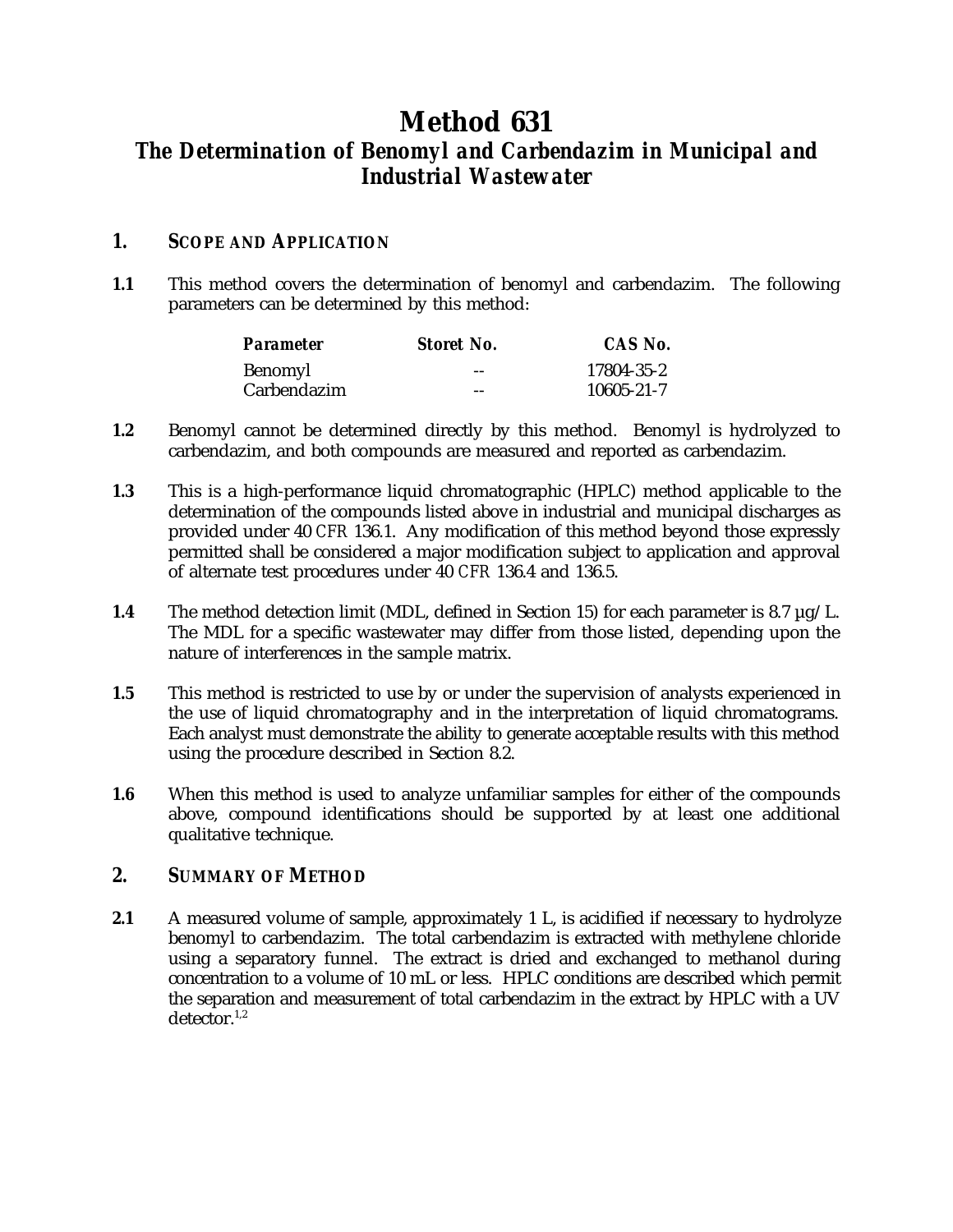## *3. INTERFERENCES*

- **3.1** Method interferences may be caused by contaminants in solvents, reagents, glassware, and other sample-processing apparatus that lead to discrete artifacts or elevated baselines in liquid chromatograms. All reagents and apparatus must be routinely demonstrated to be free from interferences under the conditions of the analysis by running laboratory reagent blanks as described in Section 8.5.
	- **3.1.1** Glassware must be scrupulously cleaned.<sup>3</sup> Clean all glassware as soon as possible after use by thoroughly rinsing with the last solvent used in it. Follow by washing with hot water and detergent and thorough rinsing with tap and reagent water. Drain dry, and heat in an oven or muffle furnace at 400°C for 15 to 30 minutes. Do not heat volumetric ware. Thermally stable materials, such as PCBs, may not be eliminated by this treatment. Thorough rinsing with acetone and pesticide-quality hexane may be substituted for the heating. After drying and cooling, seal and store glassware in a clean environment to prevent any accumulation of dust or other contaminants. Store inverted or capped with aluminum foil.
	- **3.1.2** The use of high-purity reagents and solvents helps to minimize interference problems. Purification of solvents by distillation in all-glass systems may be required.
- **3.2** Matrix interferences may be caused by contaminants that are coextracted from the sample. The extent of matrix interferences will vary considerably from source to source, depending upon the nature and diversity of the industrial complex or municipality sampled. Unique samples may require cleanup approaches to achieve the MDL listed in Section 1.

## *4. SAFETY*

**4.1** The toxicity or carcinogenicity of each reagent used in this method has not been precisely defined; however, each chemical compound must be treated as a potential health hazard. From this viewpoint, exposure to these chemicals must be reduced to the lowest possible level by whatever means available. The laboratory is responsible for maintaining a current awareness file of OSHA regulations regarding the safe handling of the chemicals specified in this method. A reference file of material data handling sheets should also be made available to all personnel involved in the chemical analysis. Additional references to laboratory safety are available and have been identified<sup>4-6</sup> for the information of the analyst.

#### *5. APPARATUS AND MATERIALS*

- **5.1** Sampling equipment, for discrete or composite sampling.
	- **5.1.1** Grab-sample bottle: Amber borosilicate or flint glass, 1-L or 1-quart volume, fitted with screw-caps lined with TFE-fluorocarbon. Aluminum foil may be substituted for TFE if the sample is not corrosive. If amber bottles are not available, protect samples from light. The container and cap liner must be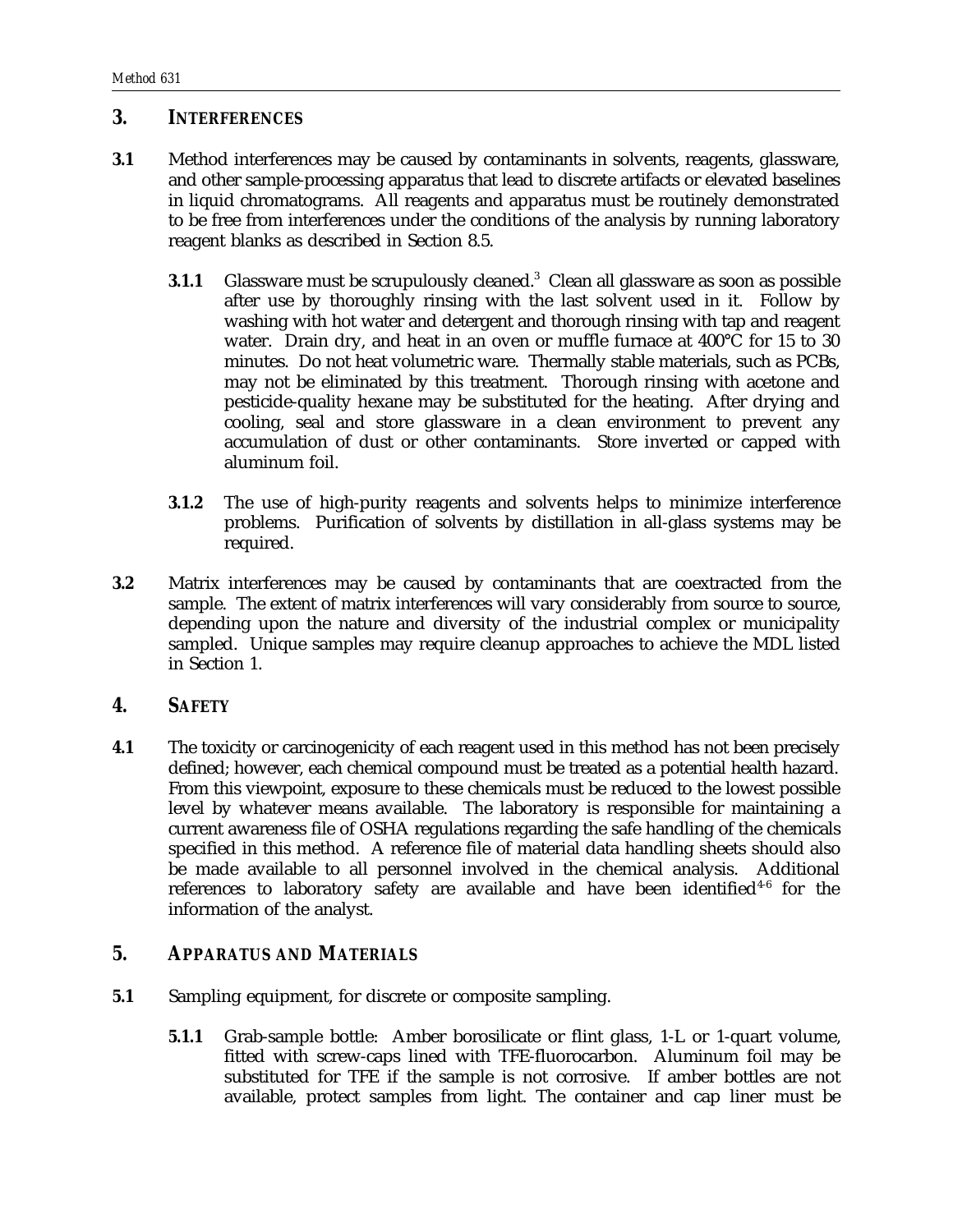washed, rinsed with acetone or methylene chloride, and dried before use to minimize contamination.

- **5.1.2** Automatic sampler (optional): Must incorporate glass sample containers for the collection of a minimum of 250 mL. Sample containers must be kept refrigerated at 4°C and protected from light during compositing. If the sampler uses a peristaltic pump, a minimum length of compressible silicone rubber tubing may be used. Before use, however, the compressible tubing must be thoroughly rinsed with methanol, followed by repeated rinsings with reagent water to minimize the potential for contamination of the sample. An integrating flow meter is required to collect flow-proportional composites.
- **5.2** Glassware. (All specifications are suggested. Catalog numbers are included for illustration only.)
	- **5.2.1** Separatory funnel: 250-mL, with TFE-fluorocarbon stopcock, ground-glass or TFE stopper.
	- **5.2.2** Drying column: Chromatographic column 400 mm long by l9 mm ID with coarse-fritted disc.
	- **5.2.3** Concentrator tube, Kuderna-Danish: 10-mL, graduated (Kontes K-570050-1025 or equivalent). Calibration must be checked at the volumes employed in the test. Ground-glass stopper is used to prevent evaporation of extracts.
	- **5.2.4** Evaporative flask, Kuderna-Danish: 500-mL (Kontes K-570001-0500 or equivalent). Attach to concentrator tube with springs.
	- **5.2.5** Snyder column, Kuderna-Danish: Three-ball macro (Kontes K-503000-0121 or equivalent).
	- **5.2.6** Vials: Amber glass, 10- to 15-mL capacity with TFE-fluorocarbon-lined screw-cap.
- **5.3** Boiling chips: Approximately 10/40 mesh. Heat at 400°C for 30 minutes or perform a Soxhlet extraction with methylene chloride.
- **5.4** Water bath: Heated, with concentric ring cover, capable of temperature control  $(\pm 2^{\circ}C)$ . The bath should be used in a hood.
- **5.5** Balance: Analytical, capable of accurately weighing to the nearest 0.0001 g.
- **5.6** Liquid chromatograph: High-performance analytical system complete with high pressure syringes or sample injection loop, analytical columns, detector and strip-chart recorder. A guard column is recommended for all applications.
	- **5.6.1** Column: 30 cm long by 4 mm ID stainless steel, packed with  $\mu$  Bondapak  $C_{18}$  (10  $\mu$ ) or equivalent. This column was used to develop the method performance statements in Section 14. Alternative columns may be used in accordance with the provisions described in Section 12.1.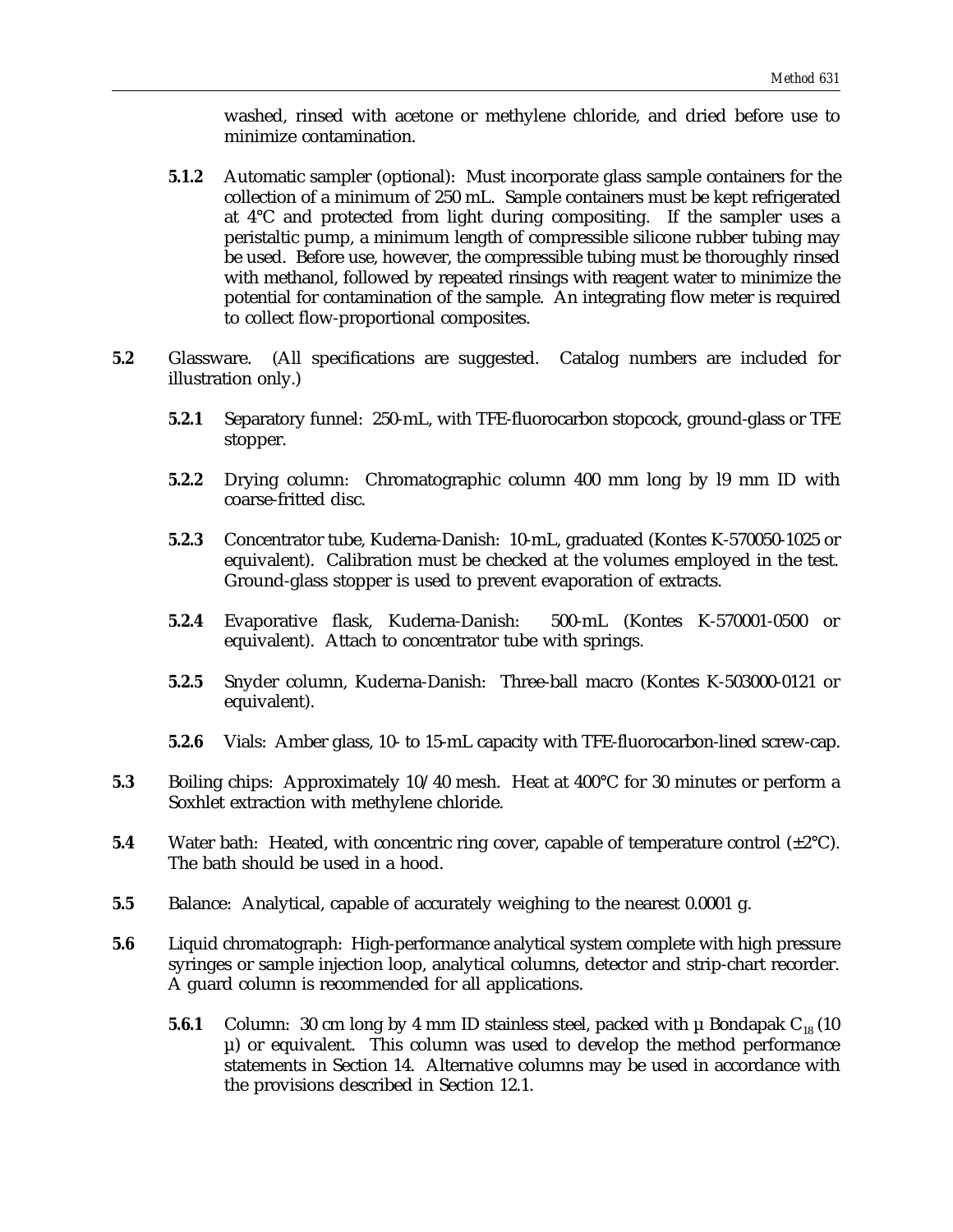**5.6.2** Detector: Ultraviolet, 254 nm. This detector has proven effective in the analysis of wastewaters and was used to develop the method performance statements in Section 14. Alternative detectors may be used in accordance with the provisions described in Section 12.1.

#### *6. REAGENTS*

- **6.1** Reagent water: Reagent water is defined as a water in which an interferent is not observed at the method detection limit of each parameter of interest.
- **6.2** Methylene chloride, methanol: Pesticide-quality or equivalent.
- **6.3** Sodium sulfate: ACS, granular, anhydrous. Condition by heating in a shallow tray at 400°C for a minimum of 4 hours to remove phthalates and other interfering organic substances. Alternatively, heat 16 hours at 450 to 500°C in a shallow tray or perform a Soxhlet extraction with methylene chloride for 48 hours.
- **6.4** Sodium hydroxide solution (10N): Dissolve 40g NaOH in reagent water and dilute to 100 mL.
- **6.5** Sulfuric acid solution  $(1+1)$ : Slowly add 50 mL  $H_2SO_4$  (sp. gr. l.84) to 50 mL of reagent water.
- **6.6** Mobile phase: Methanol/water (1+1). Mix equal volumes of HPLC/UV quality methanol and reagent water.
- **6.7** Stock standard solution (1.00  $\mu$ g/ $\mu$ L): The stock standard solution may be prepared from a pure standard material or purchased as a certified solution.
	- **6.7.1** Prepare the stock standard solution by accurately weighing approximately 0.0100 g of pure carbendazim. Dissolve the material in HPLC/UV quality methanol and dilute to volume in a 10-mL volumetric flask. Larger volumes may be used at the convenience of the analyst. If compound purity is certified at 96% or greater, the weight may be used without correction to calculate the concentration of the stock standard. Commercially prepared stock standards may be used at any concentration if they are certified by the manufacturer or by an independent source.
	- **6.7.2** Transfer the stock standard solution into a TFE-fluorocarbon-sealed screw-cap vial. Store at 4°C and protect from light. Frequently check stock standard solutions for signs of degradation or evaporation, especially just prior to preparing calibration standards from them.
	- **6.7.3** The stock standard solution must be replaced after 6 months, or sooner if comparison with a check standard indicates a problem.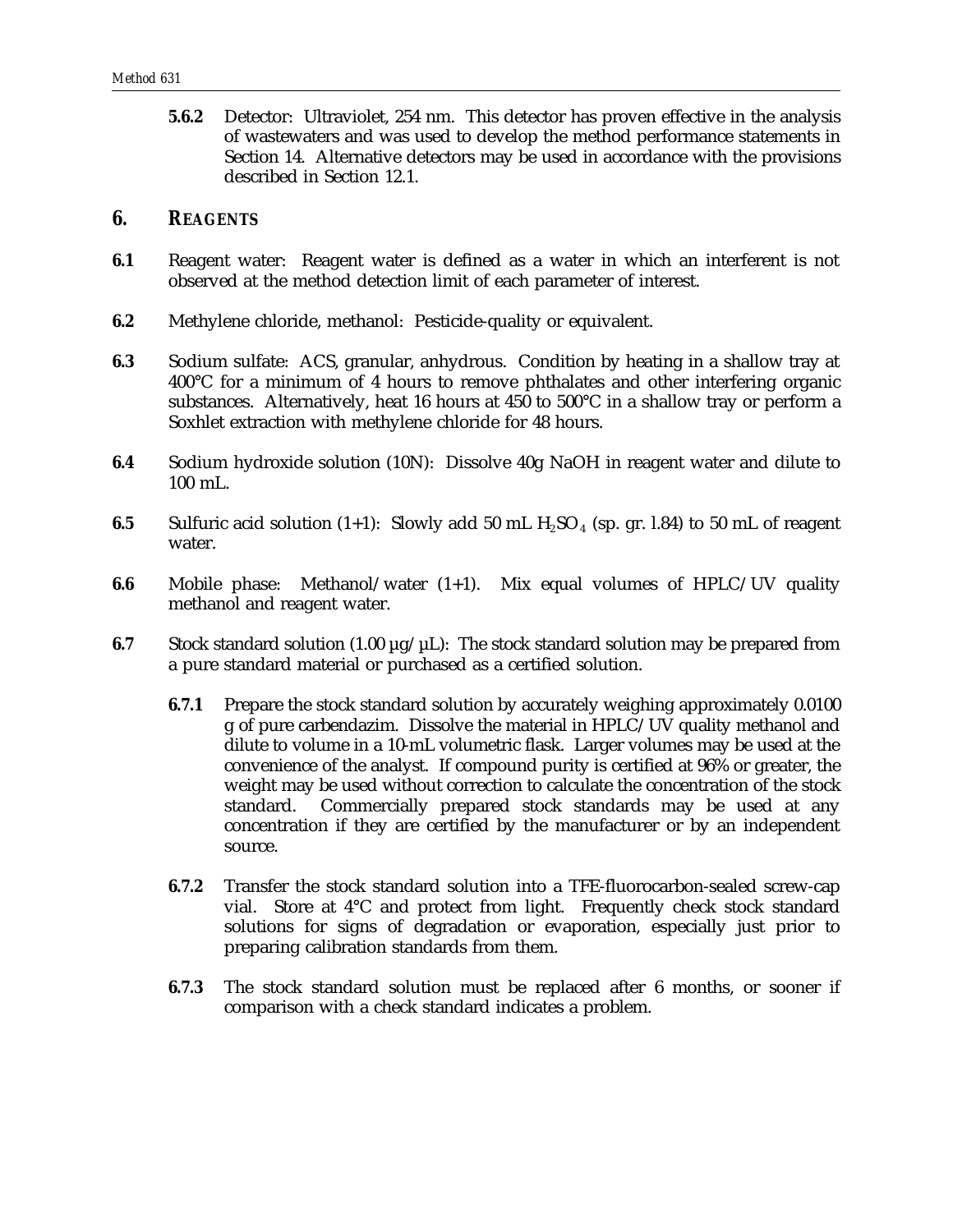# *7. CALIBRATION*

- **7.1** Establish HPLC operating parameters equivalent to those indicated in Table 1. The HPLC system may be calibrated using either the external standard technique (Section 7.2) or the internal standard technique (Section 7.3).
- **7.2** External standard calibration procedure.
	- **7.2.1** Prepare calibration standards at a minimum of three concentration levels by adding accurately measured volumes of carbendazim stock standard to volumetric flasks and diluting to volume with methanol. One of the external standards should be representative of a concentration near, but above, the method detection limit. The other concentrations should correspond to the range of concentrations expected in the sample concentrates or should define the working range of the detector.
	- **7.2.2** Using injections of 10 µL of each calibration standard, tabulate peak height or area responses against the mass injected. The results can be used to prepare a calibration curve for carbendazim. Alternatively, the ratio of the response to the mass injected, defined as the calibration factor (CF), may be calculated for carbendazim at each standard concentration. If the relative standard deviation of the calibration factor is less than 10% over the working range, the average calibration factor can be used in place of a calibration curve.
	- **7.2.3** The working calibration curve or calibration factor must be verified on each working shift by the measurement of one or more calibration standards. If the response for any parameter varies from the predicted response by more than  $\pm 10$ %, the test must be repeated using a fresh calibration standard. Alternatively, a new calibration curve or calibration factor must be prepared.
- **7.3** Internal standard calibration procedure: To use this approach, the analyst must select an internal standard similar to carbendazim in analytical behavior. The analyst must further demonstrate that the measurement of the internal standard is not affected by method or matrix interferences. Due to these limitations, no internal standard applicable to all samples can be suggested.
	- **7.3.1** Prepare calibration standards at a minimum of three concentration levels of carbendazim by adding volumes of stock standard to volumetric flasks. To each calibration standard, add a known constant amount of internal standard, and dilute to volume with methanol. One of the standards should be representative of a concentration near, but above, the method detection limit. The other concentrations should correspond to the range of concentrations expected in the sample concentrates, or should define the working range of the detector.
	- **7.3.2** Using injections of 10 µL of each calibration standard, tabulate the peak height or area responses against the concentration for each compound and internal standard. Calculate response factors (RF) for each compound as follows: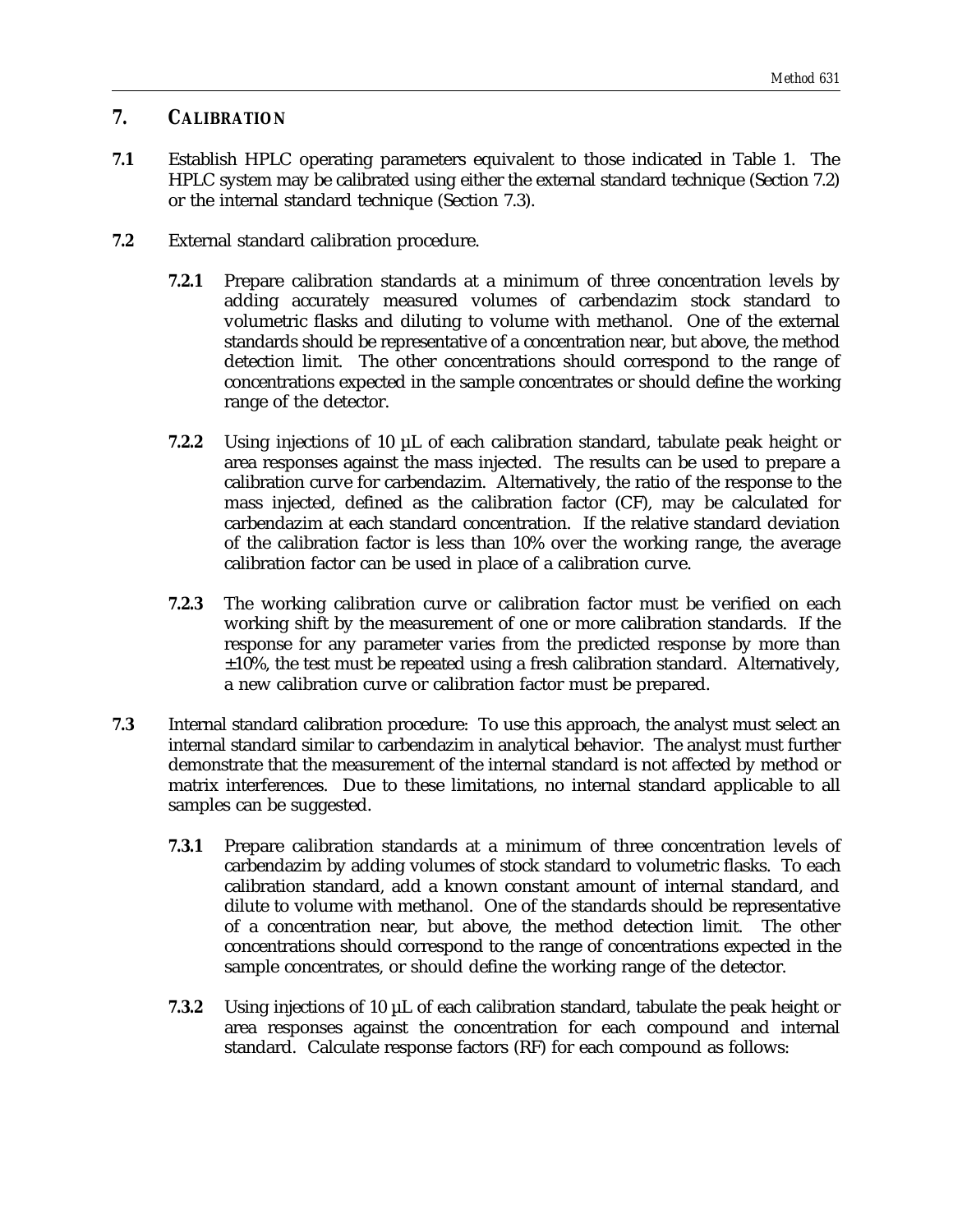*Equation 1*

$$
RF = \frac{(A_s)(C_{is})}{(A_{is})(C_s)}
$$

*where*

 $A_s$  = Response for the parameter to be measured  $A_{is}$  = Response for the internal standard  $C_{iS}$  = Concentration of the internal standard, in  $\mu$ g/L

 $C_s$  = Concentration of the parameter to be measured, in  $\mu$ g/L

If the RF value over the working range is constant, less than 10% relative standard deviation, the RF can be assumed to be invariant and the average RF may be used for calculations. Alternatively, the results may be used to plot a calibration curve of response ratios,  $A_s/A_s$  against RF.

- **7.3.3** The working calibration curve or RF must be verified on each working shift by the measurement of one or more calibration standards. If the response for carbendazim varies from the predicted response by more than  $\pm 10\%$ , the test must be repeated using a fresh calibration standard. Alternatively, a new calibration curve must be prepared.
- **7.4** Before using any cleanup procedure, the analyst must process a series of calibration standards through the procedure to validate elution patterns and the absence of interference from the reagents.

## *8. QUALITY CONTROL*

- **8.1** Each laboratory using this method is required to operate a formal quality control program. The minimum requirements of this program consist of an initial demonstration of laboratory capability and the analysis of spiked samples as a continuing check on performance. The laboratory is required to maintain performance records to define the quality of data that is generated.
	- **8.1.1** Before performing any analyses, the analyst must demonstrate the ability to generate acceptable accuracy and precision with this method. This ability is established as described in Section 8.2.
	- **8.1.2** In recognition of the rapid advances occurring in chromatography, the analyst is permitted certain options to improve the separations or lower the cost of measurements. Each time such modifications to the method are made, the analyst is required to repeat the procedure in Section 8.2.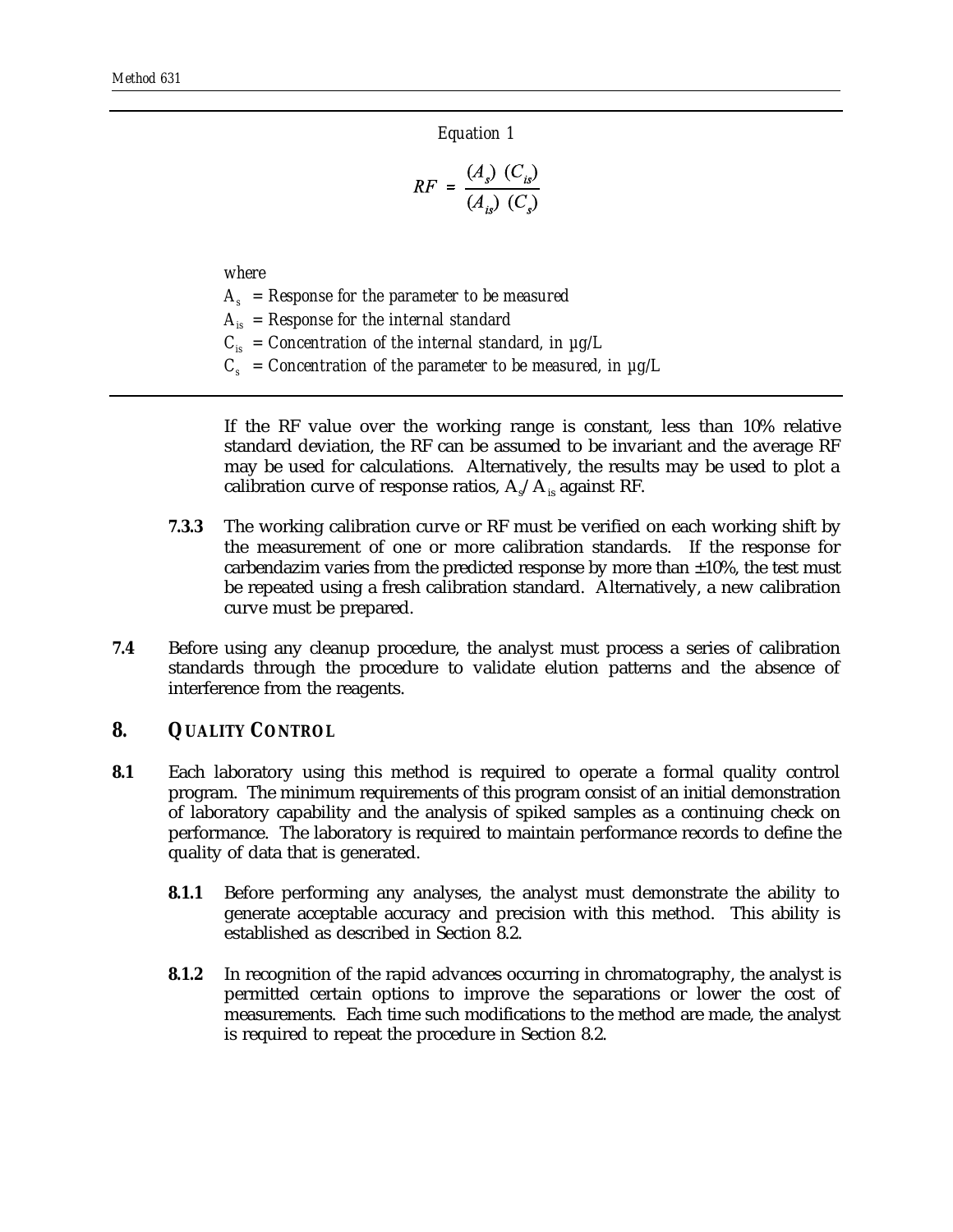- **8.1.3** The laboratory must spike and analyze a minimum of 10% of all samples to monitor continuing laboratory performance. This procedure is described in Section 8.4.
- **8.2** To establish the ability to generate acceptable accuracy and precision, the analyst must perform the following operations.
	- **8.2.1** Select a representative spike concentration for each compound to be measured. Using stock standards, prepare a quality control check sample concentrate of either benomyl or carbendazim in methanol, 1000 times more concentrated than the selected concentrations.
	- **8.2.2** Using a pipette, add 1.00 mL of the check sample concentrate to each of a minimum of four 1000-mL aliquots of reagent water. A representative wastewater may be used in place of the reagent water, but one or more additional aliquots must be analyzed to determine background levels, and the spike level must exceed twice the background level for the test to be valid. Analyze the aliquots according to the method beginning in Section 10.
	- **8.2.3** Calculate the average percent recovery (R), and the standard deviation of the percent recovery (s), for the results. Wastewater background corrections must be made before R and s calculations are performed.
	- **8.2.4** Using the appropriate data from Table 2, determine the recovery and singleoperator precision expected for the method, and compare these results to the values calculated in Section 8.2.3. If the data are not comparable, review potential problem areas and repeat the test.
- **8.3** The analyst must calculate method performance criteria and define the performance of the laboratory for each spike concentration and parameter being measured.
	- **8.3.1** Calculate upper and lower control limits for method performance as follows:

Upper Control Limit (UCL) =  $R + 3s$ Lower Control Limit (LCL) =  $R - 3s$ 

where R and s are calculated as in Section 8.2.3. The UCL and LCL can be used to construct control charts<sup>7</sup> that are useful in observing trends in performance.

- **8.3.2** The laboratory must develop and maintain separate accuracy statements of laboratory performance for wastewater samples. An accuracy statement for the method is defined as  $R \pm s$ . The accuracy statement should be developed by the analysis of four aliquots of wastewater as described in Section 8.2.2, followed by the calculation of R and s. Alternatively, the analyst may use four wastewater data points gathered through the requirement for continuing quality control in Section 8.4. The accuracy statements should be updated regularly.<sup>7</sup>
- **8.4** The laboratory is required to collect in duplicate a portion of their samples to monitor spike recoveries. The frequency of spiked sample analysis must be at least 10% of all samples or one spiked sample per month, whichever is greater. One aliquot of the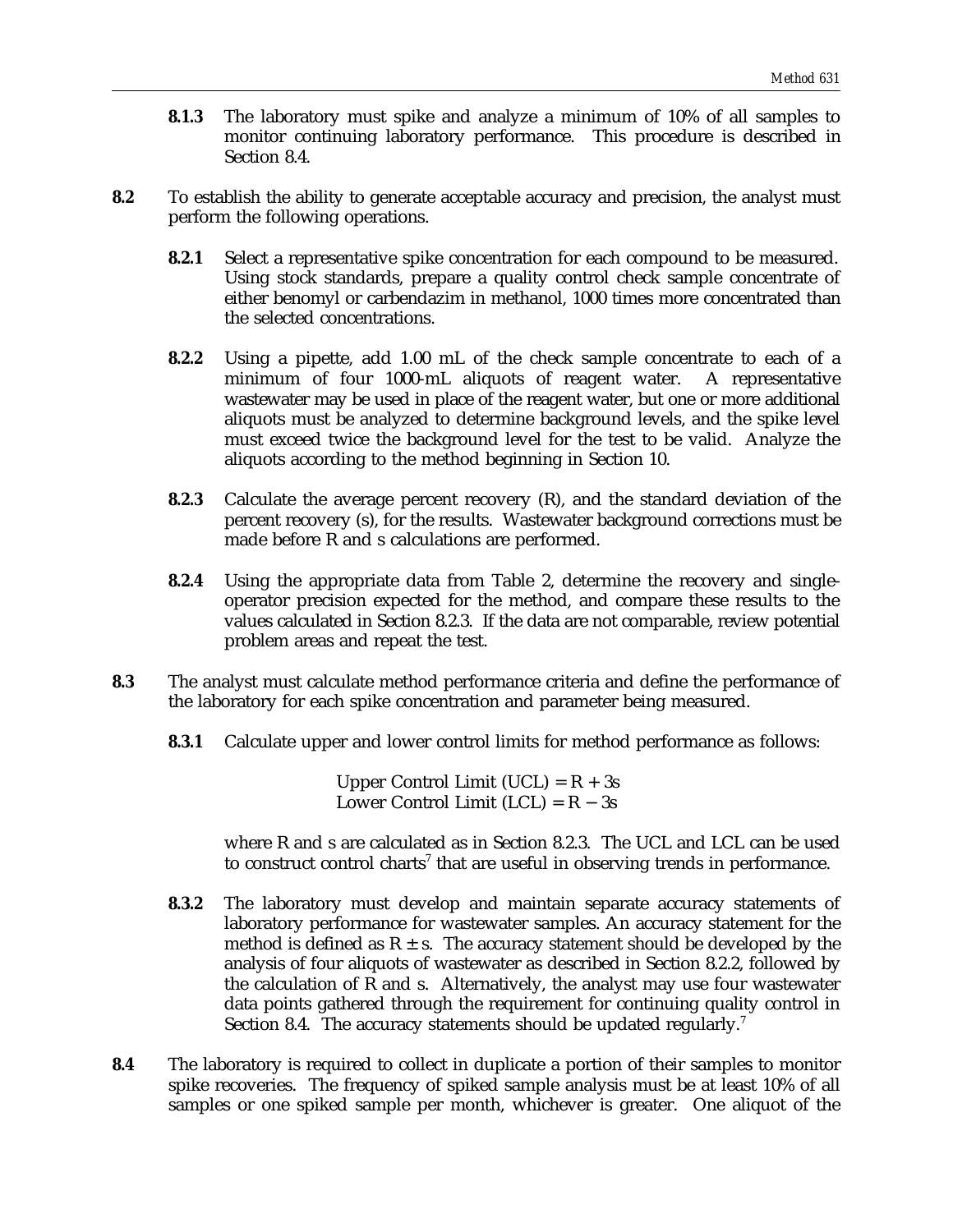sample must be spiked and analyzed as described in Section 8.2. If the recovery for benomyl or carbendazim does not fall within the control limits for method performance, the results reported for that parameter in all samples processed as part of the same set must be qualified as described in Section 13.3. The laboratory should monitor the frequency of data so qualified to ensure that it remains at or below 5%.

- **8.5** Before processing any samples, the analyst must demonstrate through the analysis of a 1-L aliquot of reagent water that all glassware and reagent interferences are under control. Each time a set of samples is extracted or there is a change in reagents, a laboratory reagent blank must be processed as a safeguard against laboratory contamination.
- **8.6** It is recommended that the laboratory adopt additional quality assurance practices for use with this method. The specific practices that are most productive depend upon the needs of the laboratory and the nature of the samples. Field duplicates may be analyzed to monitor the precision of the sampling technique. When doubt exists over the identification of a peak on the chromatogram as carbendazim, confirmatory techniques such as chromatography with a dissimilar column, or ratio of absorbance at two or more wavelengths may be used. Whenever possible, the laboratory should perform analysis of standard reference materials and participate in relevant performance evaluation studies.

## *9. SAMPLE COLLECTION, PRESERVATION, AND HANDLING*

- **9.1** Grab samples must be collected in glass containers. Conventional sampling practices<sup>8</sup> should be followed; however, the bottle must not be prerinsed with sample before collection. Composite samples should be collected in refrigerated glass containers in accordance with the requirements of the program. Automatic sampling equipment must be as free as possible of plastic and other potential sources of contamination.
- **9.2** The samples must be iced or refrigerated at 4°C from the time of collection until extraction.
- **9.3** All samples must be extracted within 7 days and completely analyzed within 40 days of extraction.

#### *10. SAMPLE EXTRACTION*

- **10.1** Using a 250-mL graduated cylinder, measure 150 mL of well-mixed sample into a 250-mL Erlenmeyer flask. If benomyl is a potentiality in the sample, continue with Section 10.2. If only carbendazim is to be measured, proceed directly to Section 10.3.
- **10.2** Carefully add 2 mL of 1+1 sulfuric acid and a TFE-fluorocarbon covered magnetic stirring bar to the sample. Check the sample with wide-range pH paper to insure that the pH is less than 1.0. Stir at room temperature for l6 to 24 hours.
- **10.3** Adjust the sample pH to within the range of 6 to 8 with sodium hydroxide. Pour the entire sample into a 250-mL separatory funnel.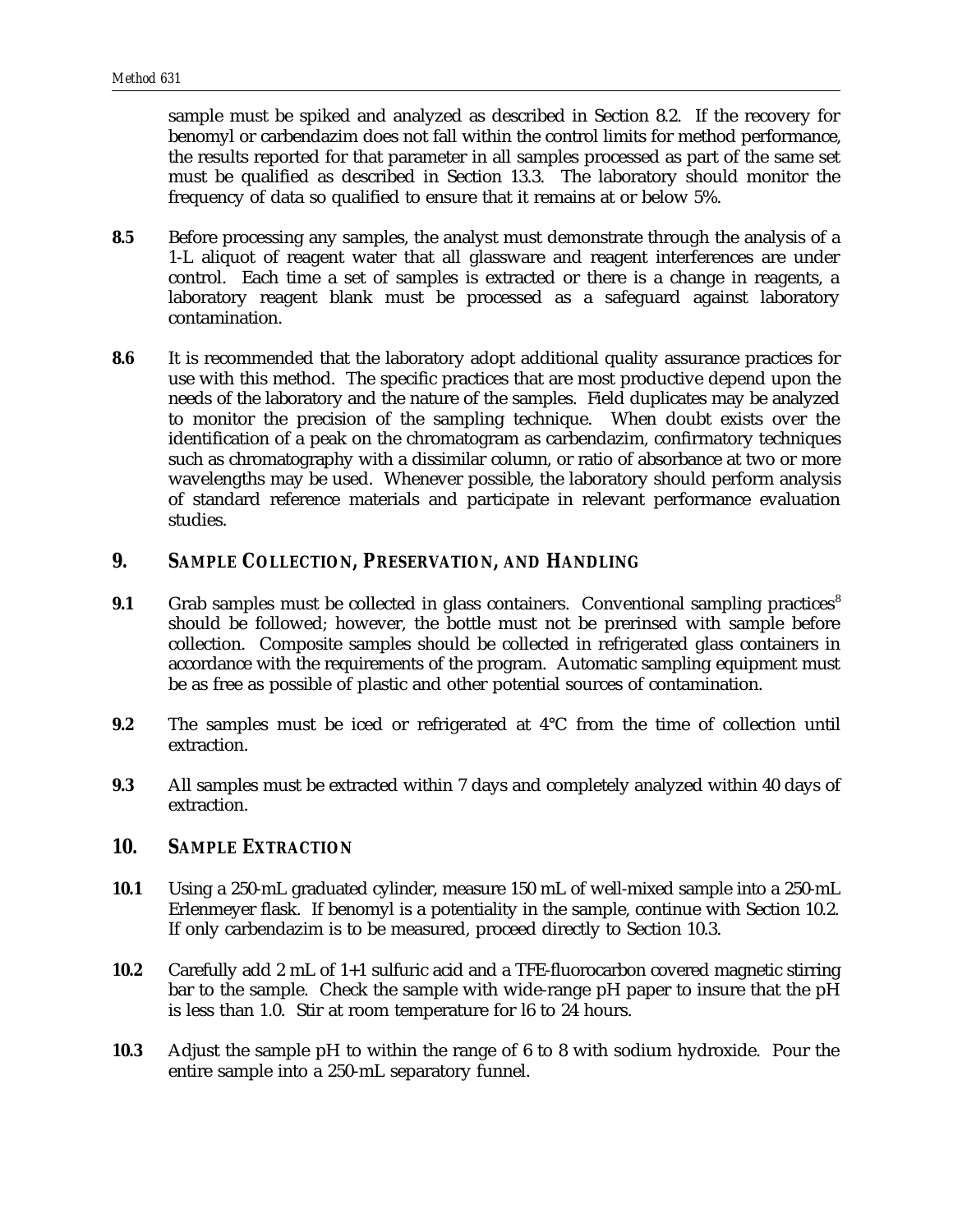- **10.4** Add 60 mL methylene chloride to the separatory funnel and extract the sample by shaking the funnel for 2 minutes with periodic venting to release excess pressure. Allow the organic layer to separate from the water phase for a minimum of 10 minutes. If the emulsion interface between layers is more than one-third the volume of the solvent layer, the analyst must employ mechanical techniques to complete the phase separation. The optimum technique depends upon the sample, but may include stirring, filtration of the emulsion through glass wool, centrifugation, or other physical methods. Collect the methylene chloride extract in a 250-mL Erlenmeyer flask.
- **10.5** Add a second 60-mL volume of methylene chloride to the separatory funnel and repeat the extraction procedure a second time, combining the extracts in the Erlenmeyer flask. Perform a third extraction in the same manner.
- **10.6** Assemble a Kuderna-Danish (K-D) concentrator by attaching a 10-mL concentrator tube to a 500-mL evaporative flask. Other concentration devices or techniques may be used in place of the K-D if the requirements of Section 8.2 are met.
- **10.7** Pour the combined extract through a drying column containing about 10 cm of anhydrous sodium sulfate, and collect the extract in the K-D concentrator. Rinse the Erlenmeyer flask and column with 20 to 30 mL of methylene chloride to complete the quantitative transfer.
- **10.8** Add one or two clean boiling chips to the evaporative flask and attach a three-ball Snyder column. Prewet the Snyder column by adding about l mL methylene chloride to the top. Place the K-D apparatus on a hot water bath, 60 to 65°C, so that the concentrator tube is partially immersed in the hot water, and the entire lower rounded surface of the flask is bathed with hot vapor. Adjust the vertical position of the apparatus and the water temperature as required to complete the concentration in 15 to 20 minutes. At the proper rate of distillation, the balls of the column will actively chatter but the chambers will not flood with condensed solvent. When the apparent volume of liquid reaches 1 mL, remove the K-D apparatus and allow it to drain and cool for at least 10 minutes.
- **10.9** Increase the temperature of the hot water bath to 85 to 90°C. Momentarily remove the Snyder column, add 50 mL of methanol and a new boiling chip and reattach the Snyder column. Pour about 1 mL of methanol into the top of the Snyder column and concentrate the solvent extract as before. Elapsed time of concentration should be 5 to 10 minutes. When the apparent volume of liquid reaches 1 mL, remove the K-D apparatus and allow it to drain and cool for at least 10 minutes.
- **10.10** Remove the Snyder column and rinse the flask and its lower joint into the concentrator tube with 1 to 2 mL of methanol and adjust the volume to 10 mL. A 5-mL syringe is recommended for this operation. Stopper the concentrator tube and store refrigerated if further processing will not be performed immediately. If the extracts will be stored longer than 2 days, they should be transferred to TFE-fluorocarbon-sealed screw-cap vials. Proceed with HPLC analysis.

# *11. CLEANUP AND SEPARATION*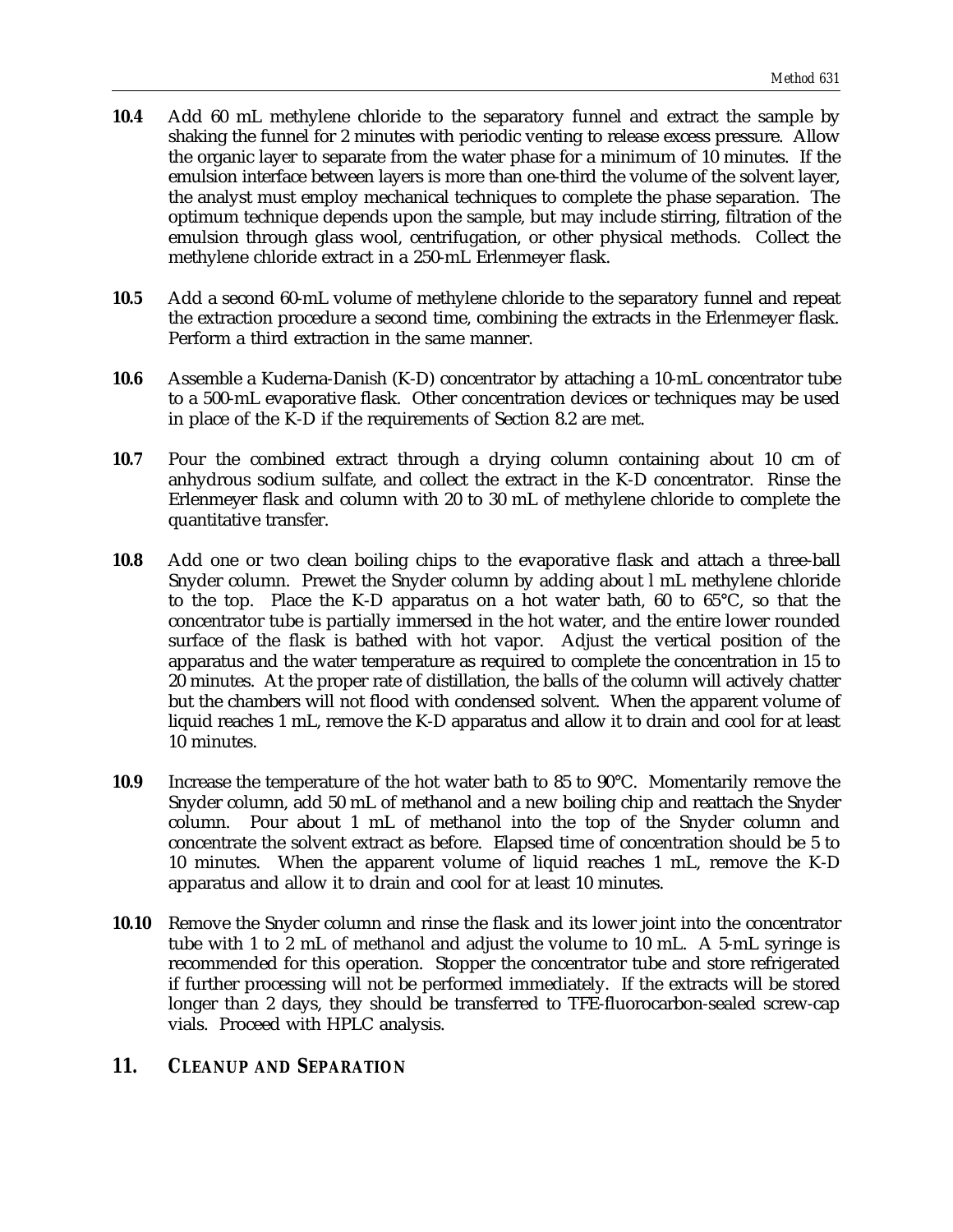**11.1** Cleanup procedures may not be necessary for a relatively clean sample matrix. If particular circumstances demand the use of a cleanup procedure, the analyst must determine the elution profile and demonstrate that the recovery of each compound of interest for the cleanup procedure is no less than 85%.

## *12. LIQUID CHROMATOGRAPHY*

- **12.1** Table 1 summarizes the recommended operating conditions for the liquid chromatograph. Included in this table are the estimated retention time and method detection limit that can be achieved by this method. An example of the separation achieved by this column is shown in Figure 1. Other HPLC columns, chromatographic conditions, or detectors may be used if the requirements of Section 8.2 are met.
- **12.2** Calibrate the system daily as described in Section 7.
- **12.3** If the internal standard approach is being used, add the internal standard to sample extracts immediately before injection into the instrument. Mix thoroughly.
- **12.4** Inject 10 µL of the sample extract. Record the volume injected to the nearest 0.05 µL, and the resulting peak size in area or peak height units.
- **12.5** The width of the retention-time window used to make identifications should be based upon measurements of actual retention-time variations of standards over the course of a day. Three times the standard deviation of a retention time can be used to calculate a suggested window size for a compound. However, the experience of the analyst should weigh heavily in the interpretation of chromatograms.
- **12.6** If the response for the peak exceeds the working range of the system, dilute the extract and reanalyze.
- **12.7** If the measurement of the peak response is prevented by the presence of interferences, further cleanup is required.

## *13. CALCULATIONS*

- **13.1** Determine the concentration of carbendazim in the sample.
	- **13.1.1** If the external standard calibration procedure is used, calculate the amount of material injected from the peak response using the calibration curve or calibration factor in Section 7.2.2. The concentration in the sample can be calculated as follows: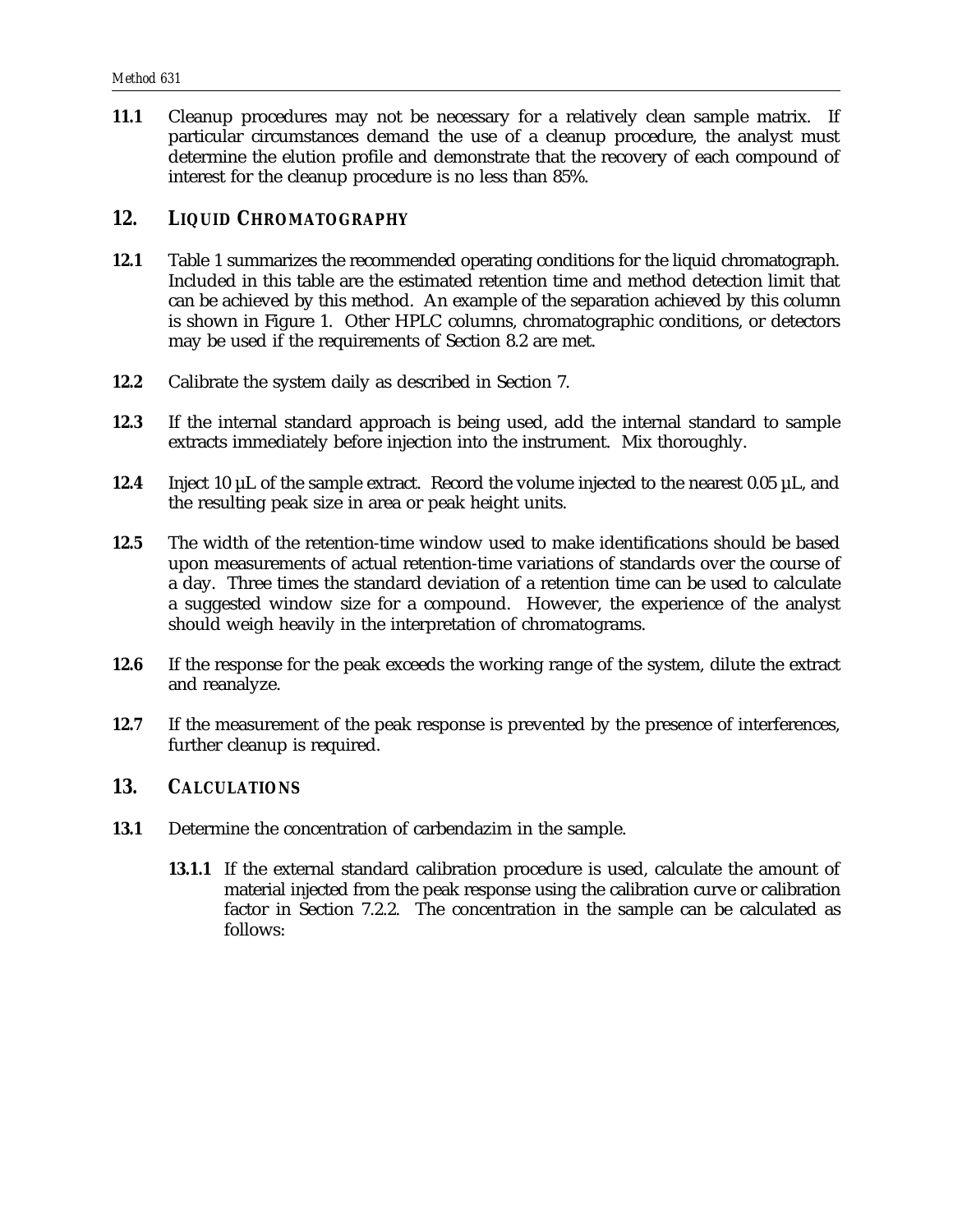#### *Equation 2*

$$
Concentration, \ \mu g/L = \frac{(A) \ (V_i)}{(V_i) \ (V_s)}
$$

*where*

- *A = Amount of material injected, in ng*
- $V_i$  = Volume of extract injected, in  $\mu$ L
- $V_t$  = Volume of total extract, in  $\mu L$
- $V_s$  = Volume of water extracted, in mL
- **13.1.2** If the internal standard calibration procedure was used, calculate the concentration in the sample using the response factor (RF) determined in Section 7.3.2 as follows:

*Equation 3*

Concentration, 
$$
\mu g/L = \frac{(A_s)(I_s)}{(A_{is})(RF)(V_o)}
$$

*where*

 $A_s$  = Response for parameter to be measured  $A_{is}$  = Response for the internal standard  $I_s$  = Amount of internal standard added to each extract, in  $\mu$ g

 $V_a$  = Volume of water extracted, in L

- **13.2** If the sample was treated to hydrolyze benomyl, report the results as benomyl (measured as carbendazim). If the hydrolysis step was omitted, report results as carbendazim. Report results in micrograms per liter without correction for recovery data. When duplicate and spiked samples are analyzed, report all data obtained with the sample results.
- **13.3** For samples processed as part of a set where the laboratory spiked sample recovery falls outside of the control limits in Section 8.3, data for the affected parameters must be labeled as suspect.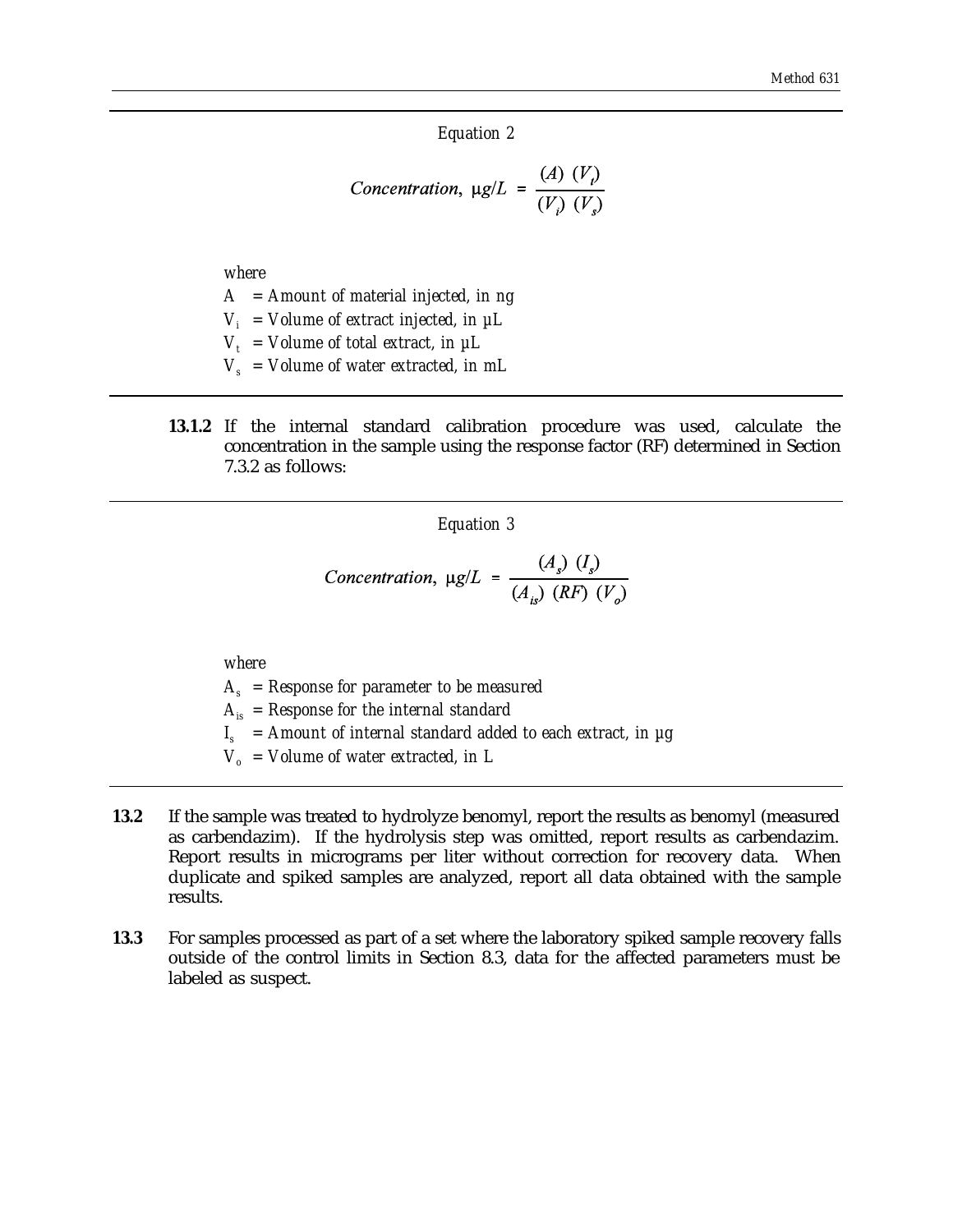# *14. METHOD PERFORMANCE*

- **14.1** The method detection limit (MDL) is defined as the minimum concentration of a substance that can be measured and reported with 99% confidence that the value is above zero.<sup>9</sup> The MDL concentrations listed in Table 1 were determined by extracting 1000-mL aliquots of reagent water with three 350-mL volumes of methylene chloride.<sup>1</sup>
- **14.2** In a single laboratory, West Cost Technical Services, Inc., using reagent water and effluents from publicly owned treatment works (POTW), the average recoveries presented in Table 2 were obtained.<sup>1</sup> The standard deviations of the percent recoveries of these measurements are also included in Table 2. All results were obtained using the same experimental scale described in Section 14.1.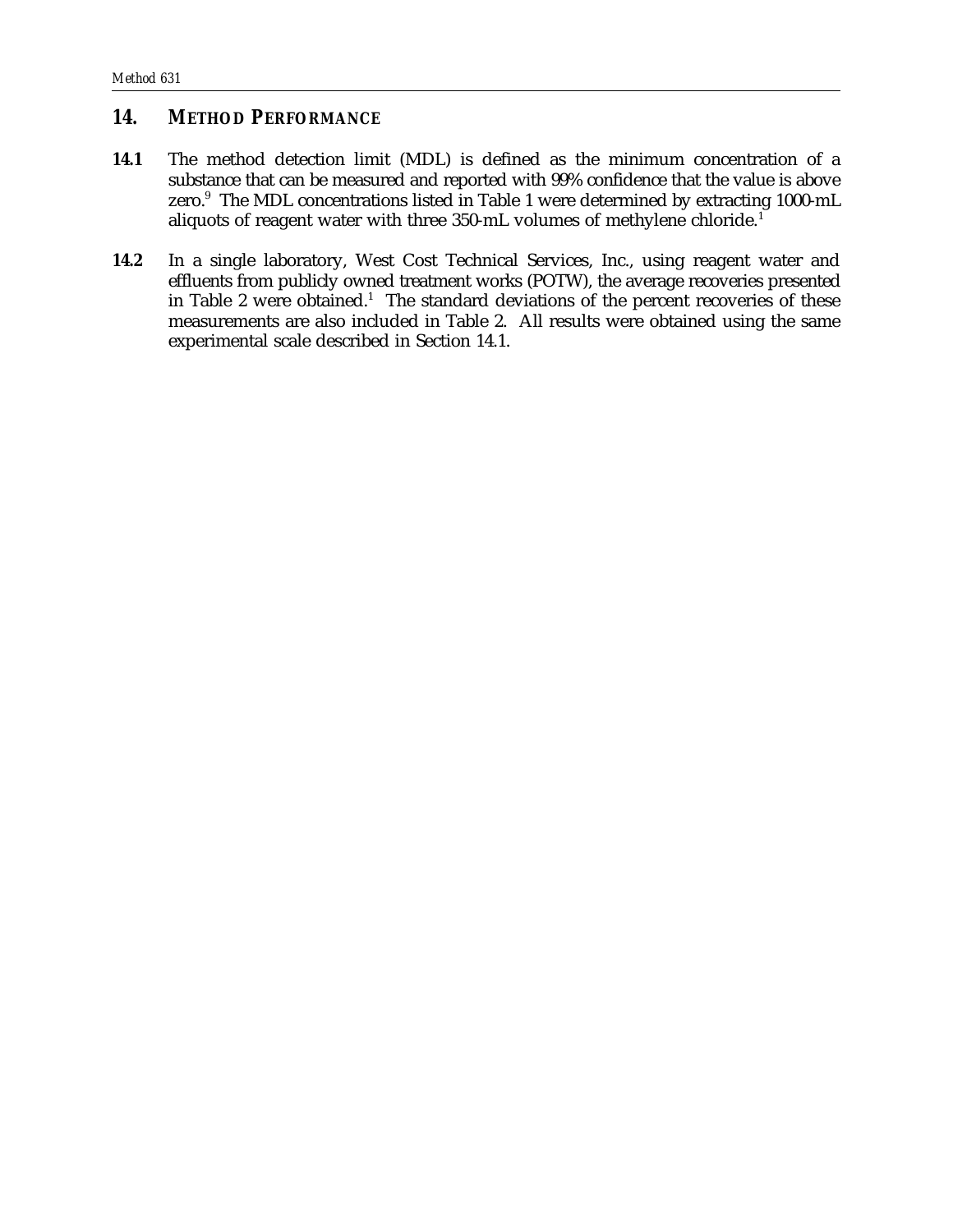# *References*

- 1. "Pesticide Methods Evaluation," Letter Report #17 for EPA Contract No. 68-03-2697. Available from U.S. Environmental Protection Agency, Environmental Monitoring and Support Laboratory, Cincinnati, Ohio.
- 2. "Development of Analytical Test Procedures for Organic Pollutants in Wastewater-Application to Pesticides," EPA Report 600/4-81-017, U.S. Environmental Protection Agency, Cincinnati, Ohio 45268. PB #82 132507, National Technical Information Service, Springfield, Virginia.
- 3. ASTM Annual Book of Standards, Part 31, D3694, "Standard Practice for Preparation of Sample Containers and for Preservation," American Society for Testing and Materials, Philadelphia, Pennsylvania, p. 679, 1980.
- 4. "Carcinogens—Working with Carcinogens," Department of Health, Education, and Welfare, Public Health Service, Center for Disease Control, National Institute for Occupational Safety and Health, Publication No. 77-206, August 1977.
- 5. "OSHA Safety and Health Standards, General Industry" (29 CFR 1910), Occupational Safety and Health Administration, OSHA 2206 (Revised, January 1976).
- 6. "Safety in Academic Chemistry Laboratories," American Chemical Society Publication, Committee on Chemical Safety, 3rd Edition, 1979.
- 7. "Handbook for Analytical Quality Control in Water and Wastewater Laboratories," EPA-600/4-79-019, U.S. Environmental Protection Agency, Environmental Monitoring and Support Laboratory, Cincinnati, Ohio, March 1979.
- 8. ASTM Annual Book of Standards, Part 31, D3370, "Standard Practice for Sampling Water," American Society for Testing and Materials, Philadelphia, Pennsylvania, p. 76, 1980.
- 9. Glaser, J.A. et al. "Trace Analysis for Wastewaters," *Environmental Science & Technology, 15,* 1426 (1981).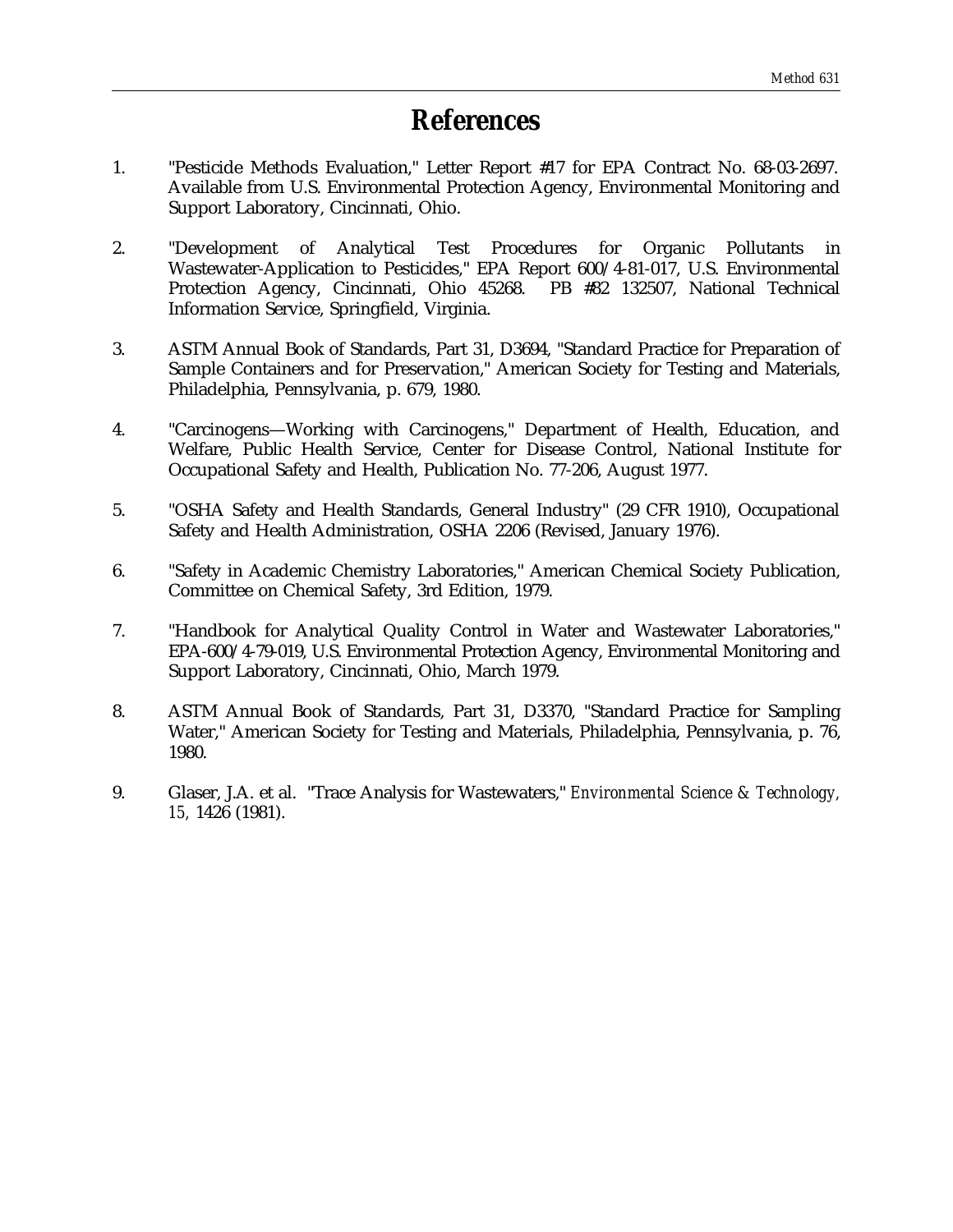# Table 1. Chromatographic Conditions and Method Detection Limits

| <b>Parameter</b>         | <b>Retention Time</b><br>(min) | Method Detection Limit $(\mu g/L)$ |  |
|--------------------------|--------------------------------|------------------------------------|--|
| Benomyl (as carbendazim) | $- -$                          | 25.0                               |  |
| Carbendazim              | 81                             | 8.7                                |  |

Column conditions:  $\,\mu$  Bondapak C $_{18}$  (10  $\mu$ m) packed in a stainless steel column 30 cm long by 4 mm ID with a mobile phase flow rate of 2.0 mL/min at ambient temperature.

Mobile phase: methanol/water (1+1).

### Table 2. Single-Operator Accuracy and Precision

| <b>Parameter</b>         | <b>Sample</b><br><b>Type</b> | <b>Number</b><br><b>of</b><br><b>Replicates</b> | <b>Spike</b><br>$(\mu g/L)$ | <b>Average</b><br><b>Percent</b><br><b>Recovery</b> | <b>Standard</b><br><b>Deviation</b><br>(%) |
|--------------------------|------------------------------|-------------------------------------------------|-----------------------------|-----------------------------------------------------|--------------------------------------------|
| Benomyl (as carbendazim) | <b>DW</b>                    |                                                 | 51.5                        | 70                                                  | 15.5                                       |
|                          | <b>MW</b>                    | 7                                               | 51.5                        | 78                                                  | 8.8                                        |
|                          | <b>MW</b>                    | 7                                               | 103                         | 99                                                  | 6.4                                        |
| Carbendazim              | <b>DW</b>                    | 7                                               | 50                          | 106                                                 | 5.5                                        |
|                          | <b>MW</b>                    | 7                                               | 50                          | 117                                                 | 18.5                                       |
|                          | <b>MW</b>                    | 7                                               | 100                         | 108                                                 | 11.3                                       |

DW = Reagent water<br>MW = Municipal was

 $=$  Municipal wastewater